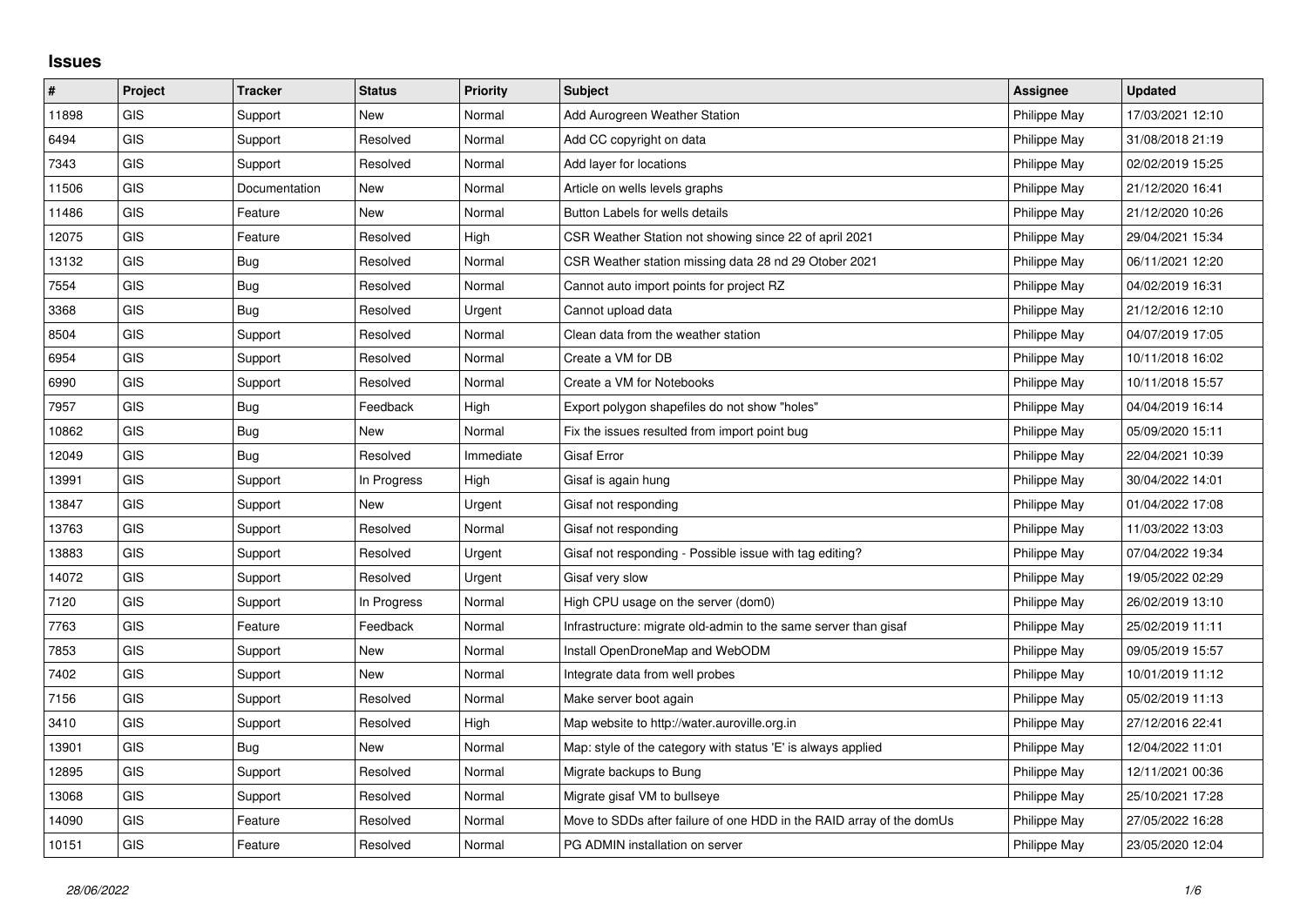| #     | Project                             | <b>Tracker</b> | <b>Status</b> | <b>Priority</b> | <b>Subject</b>                                                     | <b>Assignee</b> | <b>Updated</b>   |
|-------|-------------------------------------|----------------|---------------|-----------------|--------------------------------------------------------------------|-----------------|------------------|
| 10153 | <b>GIS</b>                          | Support        | Resolved      | Normal          | Postgis access for Selvarani in QGis                               | Philippe May    | 23/05/2020 12:05 |
| 13203 | GIS                                 | Support        | In Progress   | Normal          | Redis server: fix warning relarted to memory allocation            | Philippe May    | 12/11/2021 13:03 |
| 5978  | GIS                                 | Task           | Resolved      | High            | Registration for Bangalore Open Street Map conference              | Philippe May    | 11/06/2018 11:56 |
| 13447 | GIS                                 | Support        | Resolved      | Urgent          | Server down due to electrical power cut                            | Philippe May    | 31/12/2021 17:14 |
| 8246  | GIS                                 | Support        | Resolved      | Normal          | Server down?                                                       | Philippe May    | 06/05/2019 15:45 |
| 13235 | GIS                                 | Support        | Resolved      | Normal          | Server hardware failure (sdc hard drive)                           | Philippe May    | 19/11/2021 17:59 |
| 13115 | <b>GIS</b>                          | Task           | In Progress   | Urgent          | Server not working after power cut                                 | Philippe May    | 29/10/2021 11:05 |
| 9292  | <b>GIS</b>                          | Support        | Resolved      | Normal          | Server upgrade to buster                                           | Philippe May    | 13/11/2019 12:29 |
| 9220  | GIS                                 | Feature        | Resolved      | High            | Setting the daily resampling of weather data starting from 8.30 am | Philippe May    | 08/01/2020 17:57 |
| 9463  | GIS                                 | Support        | Resolved      | Normal          | Setup a weather station in Kalpana                                 | Philippe May    | 02/11/2021 15:08 |
| 7161  | GIS                                 | Support        | In Progress   | Normal          | Setup remote backup                                                | Philippe May    | 19/12/2018 10:14 |
| 10323 | GIS                                 | Bug            | Resolved      | Normal          | Survey points from Eric Chacra: misc issues                        | Philippe May    | 03/08/2020 13:11 |
| 8450  | GIS                                 | Support        | Resolved      | Normal          | Unable to Load Jupyter Lab                                         | Philippe May    | 10/06/2019 15:52 |
| 12051 | GIS                                 | Support        | New           | Normal          | Update pgadmin                                                     | Philippe May    | 22/04/2021 12:57 |
| 13982 | GIS                                 | Support        | Resolved      | Normal          | Update server's storage                                            | Philippe May    | 06/05/2022 14:38 |
| 12867 | GIS                                 | Support        | In Progress   | Normal          | Upgrade server (all virtual machines) to Debian bullseye           | Philippe May    | 25/10/2021 17:34 |
| 10291 | GIS                                 | Support        | In Progress   | Normal          | Vacuum DB at reboot                                                | Philippe May    | 29/10/2021 11:44 |
| 12701 | GIS                                 | <b>Bug</b>     | Resolved      | Normal          | Weather Station not showing data since 24 July 2021                | Philippe May    | 12/08/2021 12:21 |
| 10693 | GIS                                 | Support        | Resolved      | Normal          | Wrong geometry type for category R54                               | Philippe May    | 30/07/2020 12:00 |
| 13885 | <b>GIS</b>                          | Bug            | Resolved      | Normal          | Wrong name showing in the list of layers in the map                | Philippe May    | 23/04/2022 04:04 |
| 7552  | <b>GIS</b>                          | <b>Bug</b>     | Resolved      | Normal          | error in auto import of raw points to point shapefiles             | Philippe May    | 05/02/2019 11:13 |
| 7551  | GIS                                 | Bug            | Resolved      | Normal          | error while downloading shapefiles from gisaf                      | Philippe May    | 06/02/2019 09:10 |
| 7725  | Geomatic studio<br>models for Gisaf | Feature        | Resolved      | Normal          | Add a button for generating reports                                | Philippe May    | 25/02/2019 13:08 |
| 12646 | Geomatic studio<br>models for Gisaf | Feature        | <b>New</b>    | Normal          | Add and import new data from Johan for OFC                         | Philippe May    | 01/08/2021 19:46 |
| 7711  | Geomatic studio<br>models for Gisaf | Feature        | Resolved      | Normal          | Add fields to component types                                      | Philippe May    | 25/02/2019 13:06 |
| 7710  | Geomatic studio<br>models for Gisaf | Feature        | Resolved      | Normal          | Add fields to the individual components                            | Philippe May    | 25/02/2019 13:07 |
| 11678 | Geomatic studio<br>models for Gisaf | Feature        | <b>New</b>    | Normal          | Add new models for AVES                                            | Philippe May    | 02/02/2021 12:13 |
| 7936  | Geomatic studio<br>models for Gisaf | Task           | Resolved      | Normal          | Add the wastewater type to the origin                              | Philippe May    | 19/03/2019 23:56 |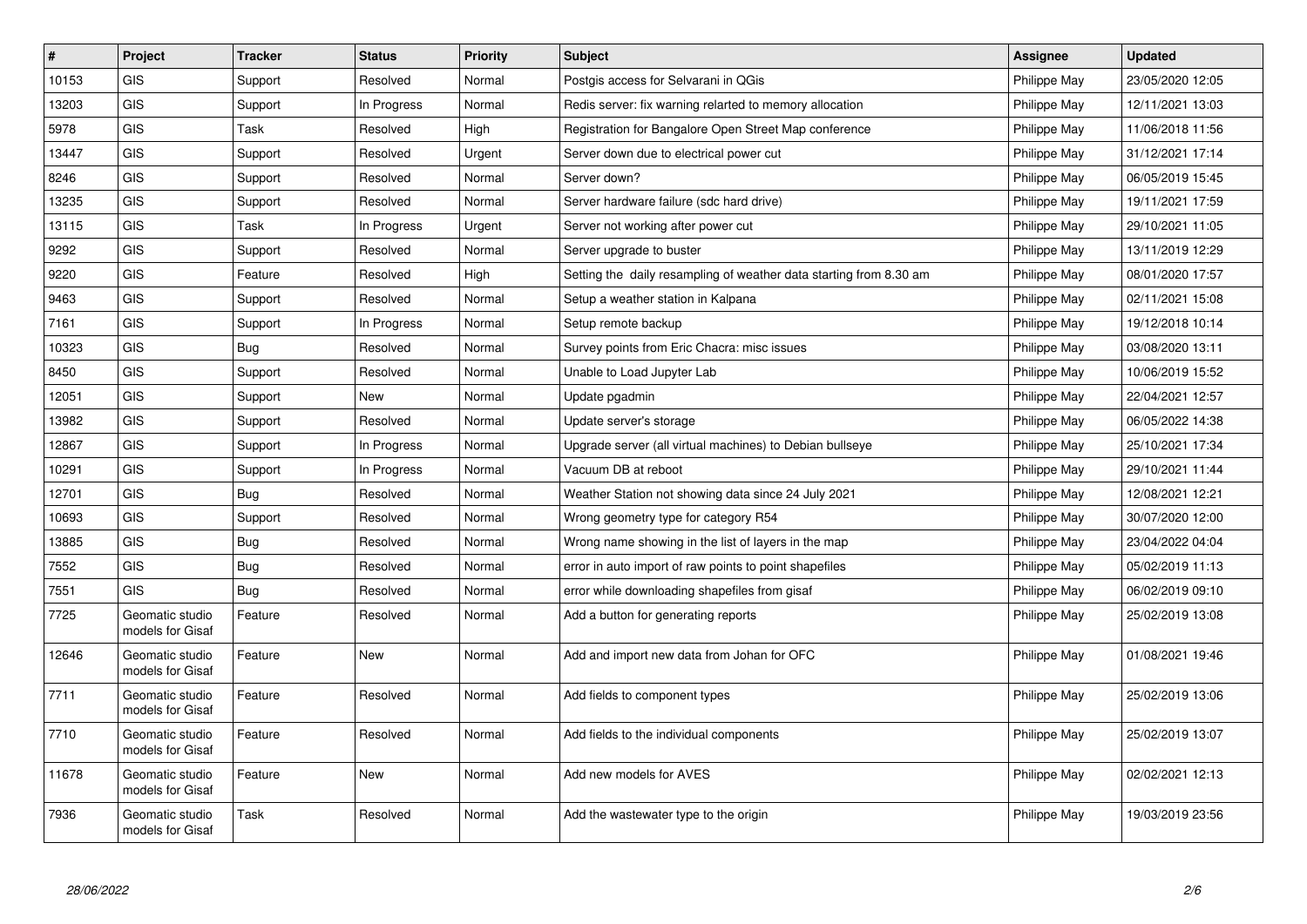| $\pmb{\#}$ | Project                             | <b>Tracker</b> | <b>Status</b> | <b>Priority</b> | <b>Subject</b>                                                                                                       | <b>Assignee</b> | <b>Updated</b>   |
|------------|-------------------------------------|----------------|---------------|-----------------|----------------------------------------------------------------------------------------------------------------------|-----------------|------------------|
| 13968      | Geomatic studio<br>models for Gisaf | Feature        | Resolved      | Normal          | Create layers and all for the LB records                                                                             | Philippe May    | 28/04/2022 17:18 |
| 8096       | Geomatic studio<br>models for Gisaf | Task           | Resolved      | Normal          | Creating a Gkpg/shp for elevation points in Basins with category as an attribute                                     | Philippe May    | 24/05/2019 16:57 |
| 7696       | Geomatic studio<br>models for Gisaf | Feature        | Resolved      | Normal          | HT Cables shapefile from Johan                                                                                       | Philippe May    | 25/02/2019 18:54 |
| 7935       | Geomatic studio<br>models for Gisaf | Task           | Resolved      | Normal          | Template components in order                                                                                         | Philippe May    | 20/03/2019 15:18 |
| 7709       | Geomatic studio<br>models for Gisaf | Feature        | Resolved      | Normal          | Waste water treatment plant improvements                                                                             | Philippe May    | 19/03/2019 23:58 |
| 10948      | Gisaf                               | Feature        | Resolved      | Normal          | Add WMS3 server capabilities (with pygeoapi)                                                                         | Philippe May    | 14/09/2020 16:59 |
| 10741      | Gisaf                               | Feature        | Resolved      | Normal          | Add a way for changing status of a feature, given its original id                                                    | Philippe May    | 16/09/2020 17:35 |
| 5033       | Gisaf                               | Feature        | Resolved      | Normal          | Add an option to display a base line in the bar charts                                                               | Philippe May    | 04/01/2018 01:09 |
| 10675      | Gisaf                               | Feature        | Resolved      | Normal          | Add attribution on map                                                                                               | Philippe May    | 04/07/2021 13:58 |
| 10920      | Gisaf                               | Feature        | Resolved      | Normal          | Add option to display labels on the map                                                                              | Philippe May    | 07/09/2020 11:54 |
| 9944       | Gisaf                               | Feature        | Resolved      | Normal          | Admin: manage categories                                                                                             | Philippe May    | 10/04/2020 12:06 |
| 10140      | Gisaf                               | <b>Bug</b>     | New           | Normal          | Admin: sort out manager role                                                                                         | Philippe May    | 19/05/2020 19:22 |
| 11907      | Gisaf                               | Feature        | Resolved      | Normal          | Allow specific project list for custom models                                                                        | Philippe May    | 19/03/2021 16:13 |
| 9510       | Gisaf                               | Feature        | Resolved      | Normal          | Automatically resample to daily when there's too much data                                                           | Philippe May    | 01/01/2020 14:12 |
| 10123      | Gisaf                               | <b>Bug</b>     | Resolved      | Normal          | Basket Upload: store not saved                                                                                       | Philippe May    | 19/05/2020 17:36 |
| 11457      | Gisaf                               | Support        | Resolved      | Normal          | Building Shed and Retaining Walls are not showing in a map                                                           | Philippe May    | 14/12/2020 19:52 |
| 10728      | Gisaf                               | <b>Bug</b>     | Resolved      | Normal          | Cannot download CSV for values                                                                                       | Philippe May    | 03/08/2020 15:49 |
| 10360      | Gisaf                               | <b>Bug</b>     | Resolved      | Normal          | Cannot import survey: accuracy issue                                                                                 | Philippe May    | 17/06/2020 01:29 |
| 10740      | Gisaf                               | <b>Bug</b>     | Resolved      | Normal          | Change status: issue with projection system                                                                          | Philippe May    | 17/09/2020 14:34 |
| 10337      | Gisaf                               | <b>Bug</b>     | Resolved      | Normal          | Custom layers with a "status" column not displayed on the map                                                        | Philippe May    | 13/06/2020 17:36 |
| 11577      | Gisaf                               | Feature        | Resolved      | Normal          | Dashboard: multiple sections per page                                                                                | Philippe May    | 27/01/2021 12:37 |
| 9538       | Gisaf                               | Feature        | New           | Normal          | Download shapefile of raw survey points facility - TO BE REMOVED?                                                    | Philippe May    | 07/01/2020 14:35 |
| 13642      | Gisaf                               | Support        | Resolved      | Urgent          | Electrical problems: Server down                                                                                     | Philippe May    | 15/02/2022 09:38 |
| 10180      | Gisaf                               | Bug            | Resolved      | Normal          | Error importing Johan's shapefile                                                                                    | Philippe May    | 27/05/2020 15:34 |
| 7584       | Gisaf                               | <b>Bug</b>     | In Progress   | Normal          | Error with large integers (graphql)                                                                                  | Philippe May    | 20/09/2019 10:52 |
| 10819      | Gisaf                               | Bug            | Resolved      | Normal          | Evergreen well: popup showing "null" instead of location, status, type                                               | Philippe May    | 23/08/2020 23:44 |
| 5618       | Gisaf                               | Feature        | Resolved      | Low             | Export layers as DXF                                                                                                 | Philippe May    | 05/03/2019 12:42 |
| 9465       | Gisaf                               | <b>Bug</b>     | Resolved      | Normal          | Export plots to PNG missing axis labels                                                                              | Philippe May    | 08/01/2020 11:35 |
| 10125      | Gisaf                               | <b>Bug</b>     | Resolved      | Normal          | Feature with Status other than existing, not showing in the map (example: future   Philippe May<br>building outline) |                 | 20/05/2020 04:05 |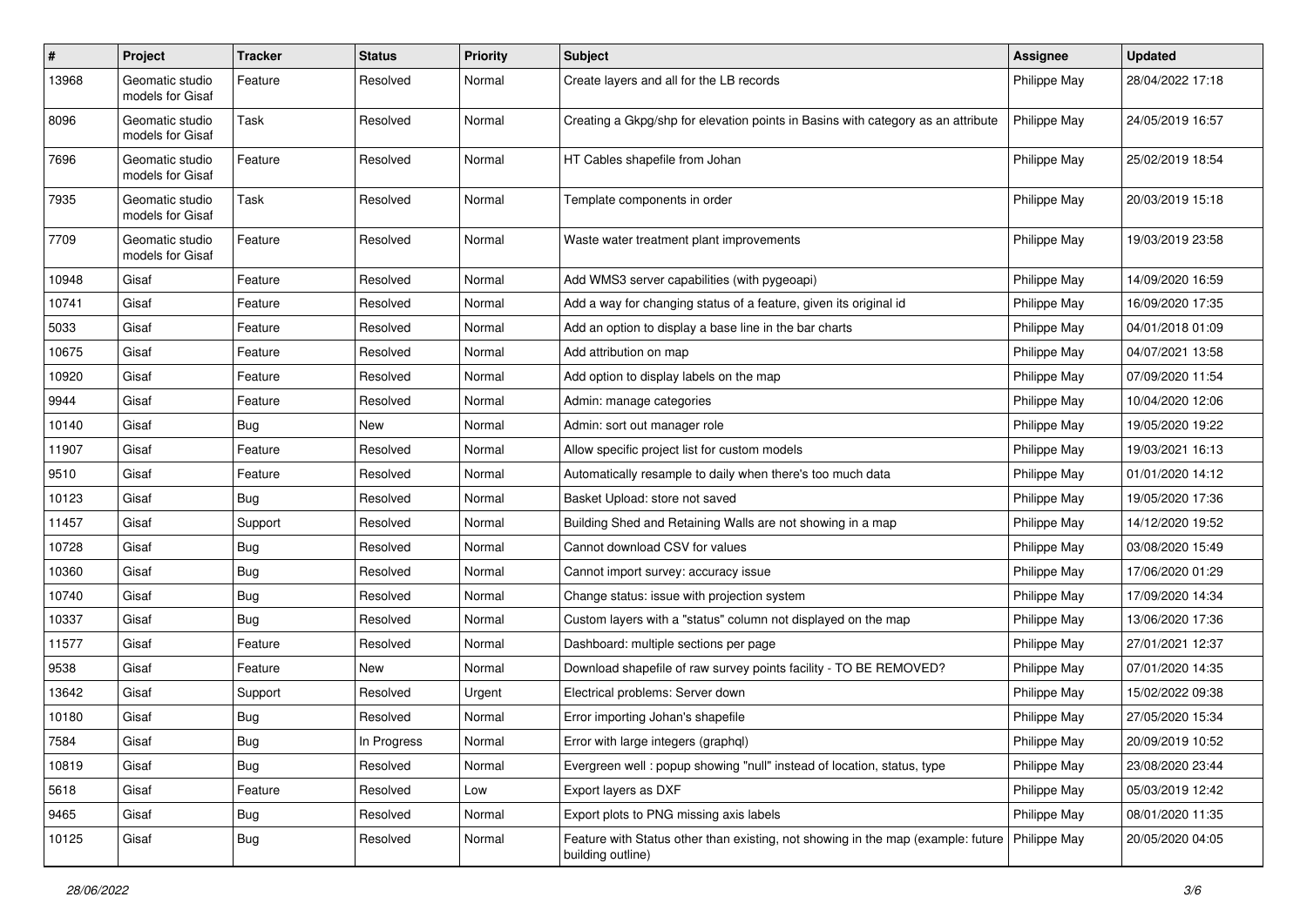| $\vert$ # | Project | <b>Tracker</b> | <b>Status</b> | <b>Priority</b> | <b>Subject</b>                                                                            | <b>Assignee</b> | <b>Updated</b>   |
|-----------|---------|----------------|---------------|-----------------|-------------------------------------------------------------------------------------------|-----------------|------------------|
| 9036      | Gisaf   | <b>Bug</b>     | Resolved      | Normal          | Fix login indicator                                                                       | Philippe May    | 03/10/2019 15:15 |
| 8231      | Gisaf   | Bug            | Resolved      | Normal          | Fix status in table definition of new categories                                          | Philippe May    | 03/05/2019 17:26 |
| 9592      | Gisaf   | Support        | Resolved      | Urgent          | Follow up migration                                                                       | Philippe May    | 19/01/2020 13:42 |
| 10182     | Gisaf   | Feature        | Resolved      | Normal          | Function to change status of surveyed features                                            | Philippe May    | 15/07/2020 15:10 |
| 9534      | Gisaf   | Feature        | Resolved      | Normal          | GeoJson store: systematically use geodataframes                                           | Philippe May    | 07/01/2020 16:51 |
| 11081     | Gisaf   | Support        | New           | Normal          | Gisaf doesn't allowed multiple reconciliation                                             | Philippe May    | 01/10/2020 15:00 |
| 13985     | Gisaf   | Bug            | New           | High            | Gisaf is hanged                                                                           | Philippe May    | 29/04/2022 22:15 |
| 13202     | Gisaf   | Support        | Resolved      | Normal          | Gisaf is showing error                                                                    | Philippe May    | 12/11/2021 12:59 |
| 13952     | Gisaf   | Support        | Resolved      | Normal          | Gisaf isn't Connecting                                                                    | Philippe May    | 25/04/2022 11:27 |
| 13681     | Gisaf   | Support        | Resolved      | Normal          | Gisaf isn't Connecting                                                                    | Philippe May    | 19/02/2022 11:01 |
| 7527      | Gisaf   | Feature        | Resolved      | Normal          | Give an option to resample data for graphs (eg. rain gauge)                               | Philippe May    | 07/03/2019 16:24 |
| 10991     | Gisaf   | Bug            | New           | Normal          | Graph of Average rainfall by month in Dashboard - limited viewing area when<br>zooming in | Philippe May    | 17/09/2020 14:49 |
| 8669      | Gisaf   | Feature        | Resolved      | Normal          | Groups of map layers                                                                      | Philippe May    | 26/07/2019 10:51 |
| 10149     | Gisaf   | <b>Bug</b>     | Resolved      | Normal          | Import basket: fix authorization auto import                                              | Philippe May    | 09/06/2020 23:09 |
| 10830     | Gisaf   | Bug            | Resolved      | Normal          | Import issue with raw survey points                                                       | Philippe May    | 30/08/2020 14:45 |
| 13090     | Gisaf   | Support        | Resolved      | Normal          | Importing error in new admin                                                              | Philippe May    | 28/10/2021 11:00 |
| 7813      | Gisaf   | Documentation  | Resolved      | Normal          | Including credits for ESRI basemap (Sat, Highways, Labels)                                | Philippe May    | 05/03/2019 12:39 |
| 10014     | Gisaf   | Feature        | Resolved      | Normal          | Interity checks                                                                           | Philippe May    | 19/05/2020 19:23 |
| 5974      | Gisaf   | <b>Bug</b>     | Resolved      | Normal          | Issues in uploading readings into GISAF using interface                                   | Philippe May    | 06/02/2019 09:25 |
| 12688     | Gisaf   | Support        | Resolved      | Normal          | Layers are not visible                                                                    | Philippe May    | 10/08/2021 10:03 |
| 10407     | Gisaf   | Bug            | Resolved      | Normal          | Live layer DXF export: missing reprojection                                               | Philippe May    | 23/06/2020 04:24 |
| 9563      | Gisaf   | Feature        | Resolved      | Normal          | Live layers: add option to link to a map feature                                          | Philippe May    | 12/01/2020 22:22 |
| 13125     | Gisaf   | Bug            | Resolved      | Normal          | Live layers: error with no detail shown                                                   | Philippe May    | 01/11/2021 19:06 |
| 9789      | Gisaf   | Feature        | New           | Normal          | Login: put in a dialog                                                                    | Philippe May    | 28/02/2020 04:28 |
| 10306     | Gisaf   | Bug            | Resolved      | Normal          | Logout not working                                                                        | Philippe May    | 11/06/2020 12:13 |
| 7379      | Gisaf   | Feature        | New           | Low             | Make Gisaf installable (Progressive Web App)                                              | Philippe May    | 02/02/2019 10:27 |
| 9519      | Gisaf   | Bug            | Resolved      | Normal          | Map info: fix icons                                                                       | Philippe May    | 02/01/2020 13:11 |
| 10400     | Gisaf   | <b>Bug</b>     | Resolved      | Normal          | Map search: works only once                                                               | Philippe May    | 24/06/2020 12:05 |
| 9602      | Gisaf   | Bug            | Resolved      | Normal          | Map: ability to cancel download                                                           | Philippe May    | 20/01/2020 18:32 |
| 8630      | Gisaf   | Feature        | Resolved      | Normal          | Map: add option for filter with status                                                    | Philippe May    | 10/07/2019 16:49 |
| 9516      | Gisaf   | Feature        | Resolved      | Normal          | Map: add option to grab link to the selected feature                                      | Philippe May    | 02/01/2020 15:42 |
| 9603      | Gisaf   | Bug            | New           | Normal          | Map: clean memory after removing layer                                                    | Philippe May    | 20/01/2020 13:05 |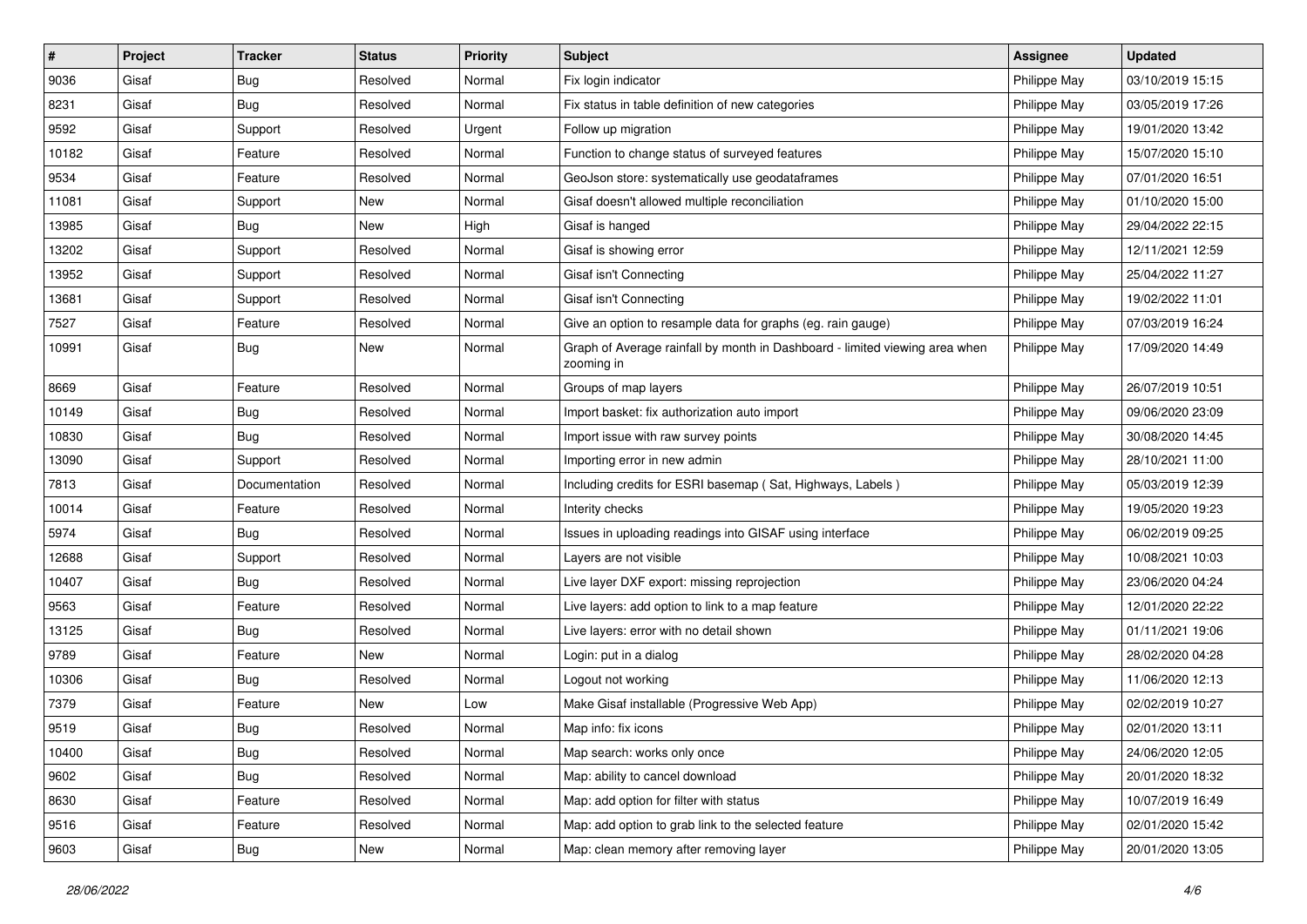| $\sharp$ | Project | <b>Tracker</b> | <b>Status</b> | Priority | <b>Subject</b>                                                                                               | <b>Assignee</b> | <b>Updated</b>   |
|----------|---------|----------------|---------------|----------|--------------------------------------------------------------------------------------------------------------|-----------------|------------------|
| 8756     | Gisaf   | <b>Bug</b>     | Resolved      | Normal   | Map: handle errors when layers (eg, in base maps) don't actually exist                                       | Philippe May    | 02/08/2019 16:40 |
| 12491    | Gisaf   | Feature        | Resolved      | Normal   | Measure distances on the map                                                                                 | Philippe May    | 11/07/2021 11:51 |
| 10536    | Gisaf   | Feature        | Resolved      | Normal   | Migrate PlottableModel.Actions.download csv value to plugins                                                 | Philippe May    | 15/07/2020 15:07 |
| 13258    | Gisaf   | Bug            | Resolved      | Normal   | Missing data from AmbientWeather weather stations                                                            | Philippe May    | 21/11/2021 16:50 |
| 10829    | Gisaf   | Bug            | Resolved      | Normal   | Missing symbols                                                                                              | Philippe May    | 24/08/2020 12:34 |
| 10214    | Gisaf   | Support        | New           | Normal   | Multiple Reconciliations                                                                                     | Philippe May    | 27/05/2020 16:12 |
| 10539    | Gisaf   | Bug            | Resolved      | Normal   | New basket admin: the metadata (surveyor, etc) aren't populated from raw<br>points when importing shapefiles | Philippe May    | 15/07/2020 15:02 |
| 10289    | Gisaf   | <b>Bug</b>     | Resolved      | Normal   | New basket: cannot import raingauge Excel sheet                                                              | Philippe May    | 11/06/2020 12:17 |
| 13766    | Gisaf   | Bug            | New           | Normal   | OGCAPI: make async                                                                                           | Philippe May    | 11/03/2022 14:39 |
| 11886    | Gisaf   | Support        | Resolved      | Normal   | Pandas resample deprecation warning                                                                          | Philippe May    | 16/03/2021 12:49 |
| 9483     | Gisaf   | Support        | New           | Normal   | Performance: writing gpkg is slower than shapefiles                                                          | Philippe May    | 08/01/2020 11:15 |
| 9493     | Gisaf   | Bug            | Resolved      | Normal   | Plotly png download resize frame                                                                             | Philippe May    | 26/12/2019 16:37 |
| 10213    | Gisaf   | Bug            | Resolved      | Normal   | Point showing in the reconciliation pop-up but error while reconciling                                       | Philippe May    | 26/06/2020 14:37 |
| 6090     | Gisaf   | Bug            | New           | Low      | Polygon rendering issue                                                                                      | Philippe May    | 07/03/2019 16:24 |
| 10364    | Gisaf   | Support        | New           | Normal   | Reconcile the reconciliations                                                                                | Philippe May    | 17/06/2020 17:27 |
| 11071    | Gisaf   | Support        | New           | Normal   | Reconciliation: cannot find some points                                                                      | Philippe May    | 01/10/2020 13:03 |
| 10122    | Gisaf   | Bug            | Resolved      | Normal   | Reconciliation: missing categories                                                                           | Philippe May    | 19/05/2020 02:53 |
| 10331    | Gisaf   | Feature        | Resolved      | Normal   | Reconciliation: sort layer by alphabetical order                                                             | Philippe May    | 12/06/2020 17:45 |
| 10439    | Gisaf   | <b>Bug</b>     | Resolved      | Normal   | Reconciliation: use categories instead of layers                                                             | Philippe May    | 27/06/2020 05:21 |
| 9466     | Gisaf   | Support        | Resolved      | Normal   | Rename "altitude" to "elevation"                                                                             | Philippe May    | 08/01/2020 11:27 |
| 6099     | Gisaf   | Feature        | New           | Low      | Sanic/Gino admin                                                                                             | Philippe May    | 07/03/2019 16:24 |
| 9749     | Gisaf   | Feature        | New           | Normal   | Strip extra characters in graphQL queries                                                                    | Philippe May    | 07/09/2020 12:48 |
| 11449    | Gisaf   | Feature        | Resolved      | Normal   | Strip extra characters when importing survey CSV files                                                       | Philippe May    | 10/12/2020 01:06 |
| 6907     | Gisaf   | Support        | New           | Low      | Study alternative for TileServer                                                                             | Philippe May    | 11/01/2020 11:45 |
| 8721     | Gisaf   | Feature        | New           | Normal   | Survey data basket: handle the case when more than one file in the basket per<br>day                         | Philippe May    | 14/10/2020 17:01 |
| 11762    | Gisaf   | Feature        | Resolved      | Normal   | Switch from Mapbox to Maplibre                                                                               | Philippe May    | 20/11/2021 15:21 |
| 9517     | Gisaf   | Feature        | Resolved      | Normal   | Tags: add location                                                                                           | Philippe May    | 03/01/2020 11:54 |
| 9509     | Gisaf   | Feature        | Resolved      | Normal   | Update angular-plotly to 1.5.0                                                                               | Philippe May    | 04/01/2020 12:05 |
| 10224    | Gisaf   | Support        | Resolved      | Normal   | Update gs.basemaps in Jupyter notebooks                                                                      | Philippe May    | 14/06/2021 16:15 |
| 3472     | Gisaf   | Feature        | Resolved      | Normal   | Weather station graphs: choice of parameters                                                                 | Philippe May    | 10/03/2019 14:52 |
| 9552     | Gisaf   | Documentation  | Resolved      | Normal   | Weekly resampling - Starts on mondays                                                                        | Philippe May    | 25/07/2020 17:12 |
| 10569    | Gisaf   | Feature        | Resolved      | Normal   | Well Masterfile/Repository                                                                                   | Philippe May    | 19/12/2020 17:10 |